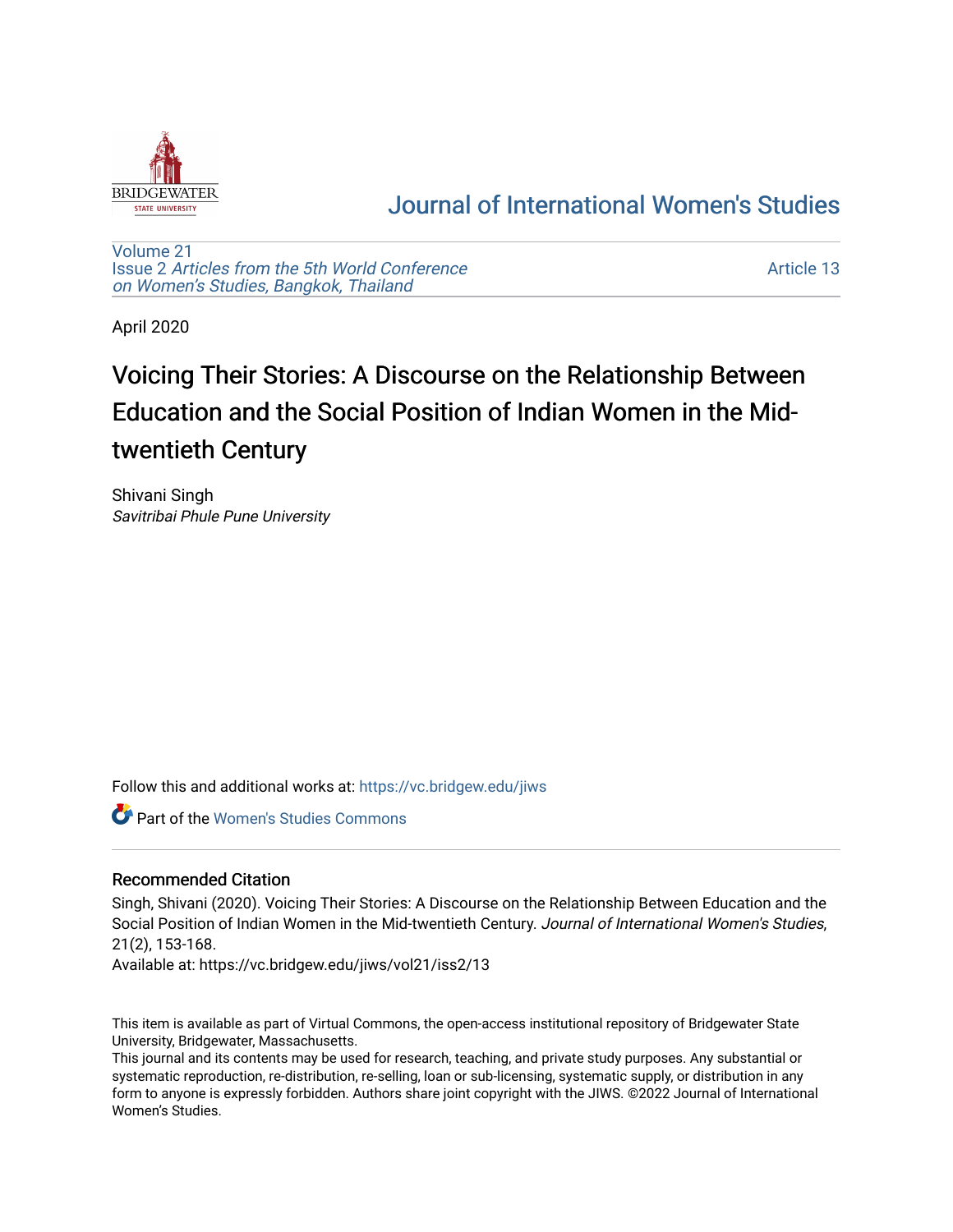#### Singh: Education and the Social Position of Indian Women

This journal and its contents may be used for research, teaching and private study purposes. Any substantial or systematic reproduction, re-distribution, re-selling, loan or sub-licensing, systematic supply or distribution in any form to anyone is expressly forbidden. ©2020 Journal of International Women's Studies.

#### **Voicing their stories: A discourse on the relationship between education and the social position of Indian women in the mid-twentieth century.**

By Shivani Singh<sup>[1](#page-1-0)</sup>

#### **Abstract**

Indian women in the early twentieth century stood at the threshold of changing times. A social reform movement for women's education came into focus at this time. However, despite efforts to promote higher education by Christian missionaries, the Indian intelligentsia, social reformers, and the British colonial government, there were disparities in its spread. It was still beyond the reach of women in general. Women's education was not pervasive but reserved mainly for those coming from educationally enlightened families, where their parents and other relatives supported the reforms, offering them access to higher education. Feminist researchers, writing about this period, hold multiple views regarding Indian reformers and their efforts in women's education. This paper attempts to draw attention to the social status of Indian women through the self-narratives of two accomplished women educationists from North India, Swarup Kumari Bakshi and Begum Hamida Habibullah, both of whom were witness to pre- and postindependence social and political dynamics. They represent two different religious cultures; however, their social background was quite similar. This paper, an oral history, is based on their independent perspectives, personal experiences and self-narratives shared with the author during interviews conducted in 2009. A comparison between the two narratives offers insights into the contemporary social position of women. It also offers reflections on the elitist approach of the social reforms, and the different viewpoints proffered by feminist writers regarding the relationship between the social position of women and promotion of their education by social reformers. The article concludes with reflection on late twentieth century attempts to transform women's socio-educational status-quo.

*Keywords*: Women educationists, social position, education and social reforms, self-narratives, career history, twentieth century India, Begum Hamida Habibullah, Swarup Kumari Bakshi

#### **Introduction**

Women's positions in the Indian social structure reflect the ideology and practices of intersectional inequalities of caste differences and specific privileges and sanctions, which were accorded on the basis of gender roles. Women have been historically subjected to three aspects of discrimination—economic status, social positioning, and political power much of which was

<span id="page-1-0"></span><sup>&</sup>lt;sup>1</sup>The author completed her Ph.D. on the role of women educationists in higher education in Uttar Pradesh (a northern Indian state), post-independence. She currently is an Assistant Professor in the Inter-Disciplinary School of Science, Savitribai Phule Pune University, India for the B.A. Liberal Arts course. Simultaneously, as an Indian Council of Historical Research postdoctoral research fellow at the Tata Institute of Social Science, she continues to conduct research on the pioneering women educationists of Shrimati Nathibai Damodar Thackersey University, the first women's university of India in the state of Maharashtra (Mumbai and Pune district) in the pre-independence period.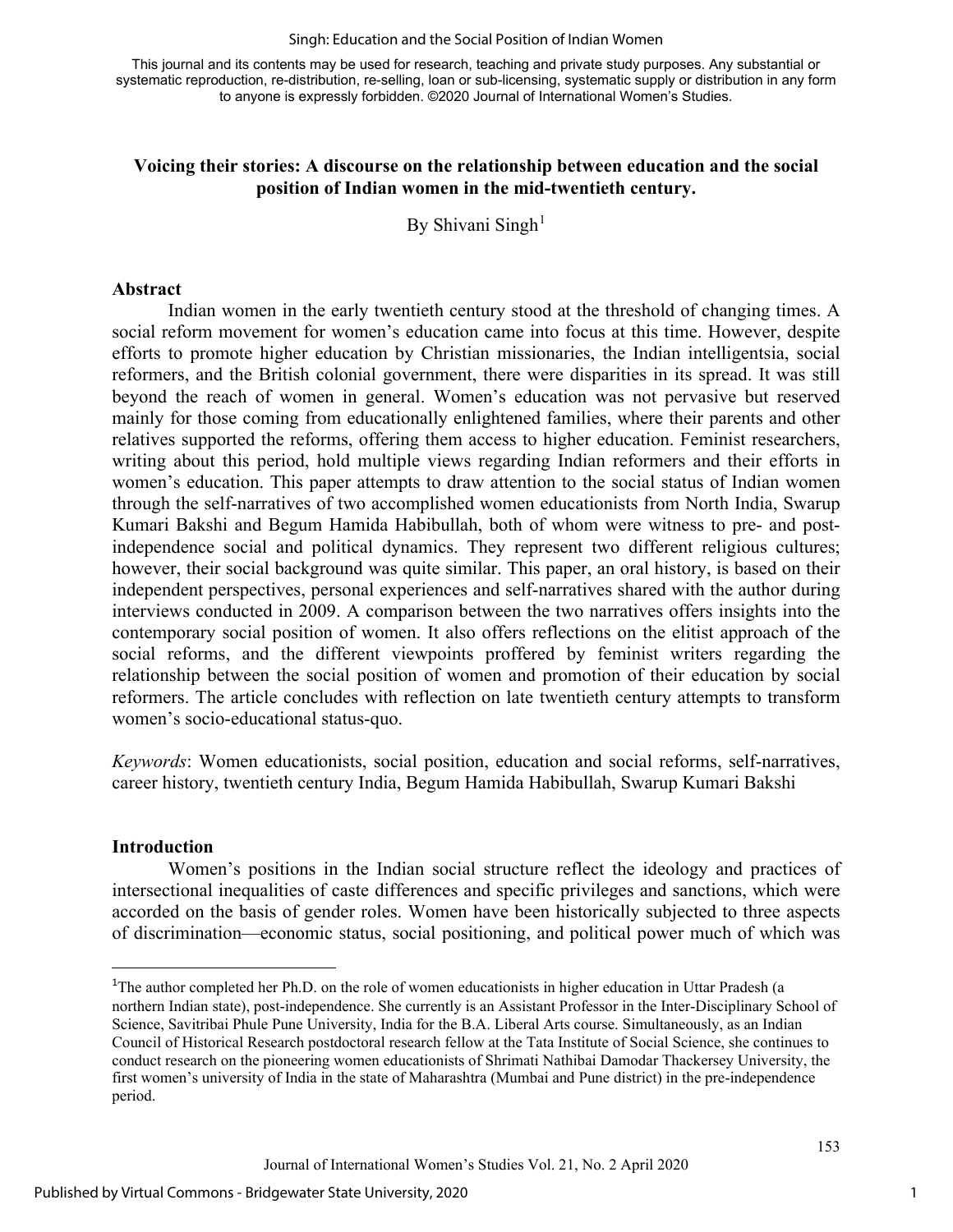rooted in religious belief and ideology. In the nineteenth century social reformers in India became conscious of the deteriorating social status of women, but their efforts initially were limited to women's roles in the family. They sought to eradicate the social evils entrenching women's inequality by working on issues including the right to property, remarriage after widowhood, and the abolition of child marriage. Women's education had also been propagated to a certain extent but through an elitist approach. These reforms centered on a limited section of educated, upper, and middle-class women. The problems of women in general were not addressed, thus limiting the reach of the reforms. Even after independence, in spite of constitutional provisions in support of gender and caste equality, revolutionary changes in favor of women's status were observed only to a limited extent. The educational advancements that did occur were made by women who belonged to the educated upper class of society and by those who obtained support from the male members of their families (Mohapatra & Mohanty, 2002).

According to recent research in the history of women's education in the late  $19<sup>th</sup>$  and early 20<sup>th</sup> centuries, education among Indian women did make some advances. Indian nongovernmental initiatives and financial contributions played a noticeable role in their educational progress. Documents related to women's education in India from 1850 to 1920 show that the strength of female students in schools and colleges increased eight-fold between 1881 and 1951. Nevertheless, in 1911, in British India not more than 1% of the female population had access to education at any level. The early initiatives of Indian women, with this background, assume a special relevance (Bagchi, 2009).

This research paper undertakes to uncover the socio-economic status of women in the early twentieth century, and its connection to women's educational progress, based on two career histories. I begin with a brief background explanation for women's educational attainment vis-àvis their subordinate position in society, proposing the following hypothesis: initially, women who attained higher education, pursuing an academic career as educationists were able to achieve their education through the support of male family members. Educationists were not only educators but also were seriously concerned with understanding the process of learning in schools and colleges, and they were committed to improving educational standards through motivation, norms, and analysis of the problems of effective teaching (Clapp, 1949). The male family members were mostly social reformers of the period belonging to the educated middle and upper classes. Secondly, the social status of women, the customs and cultural obligations attached to women's positions and gender identification pre- and post-independence, hindered women's capacity to attain higher education and to build a career as educators. The paper then focuses on the narratives of two leading pioneer educationists of the Lucknow[2](#page-2-0) district, Begum Hamida Habibullah and Swarup Kumari Bakshi. While they came from different religious backgrounds, their shared social status assisted them in their career attainment, based on interviews I conducted with them in 2009.

#### **Research Methodology**

In pursuing interviews with my two central research subjects, I adopted a feminist research and writing methodology, emphasizing the inclusion of women's voices and personal stories. Both highlight my research subjects' social and educational achievements in light of Indian history, and to enable readers to relate to personal stories.

<span id="page-2-0"></span><sup>&</sup>lt;sup>2</sup>Capital city of Uttar Pradesh, a north Indian state.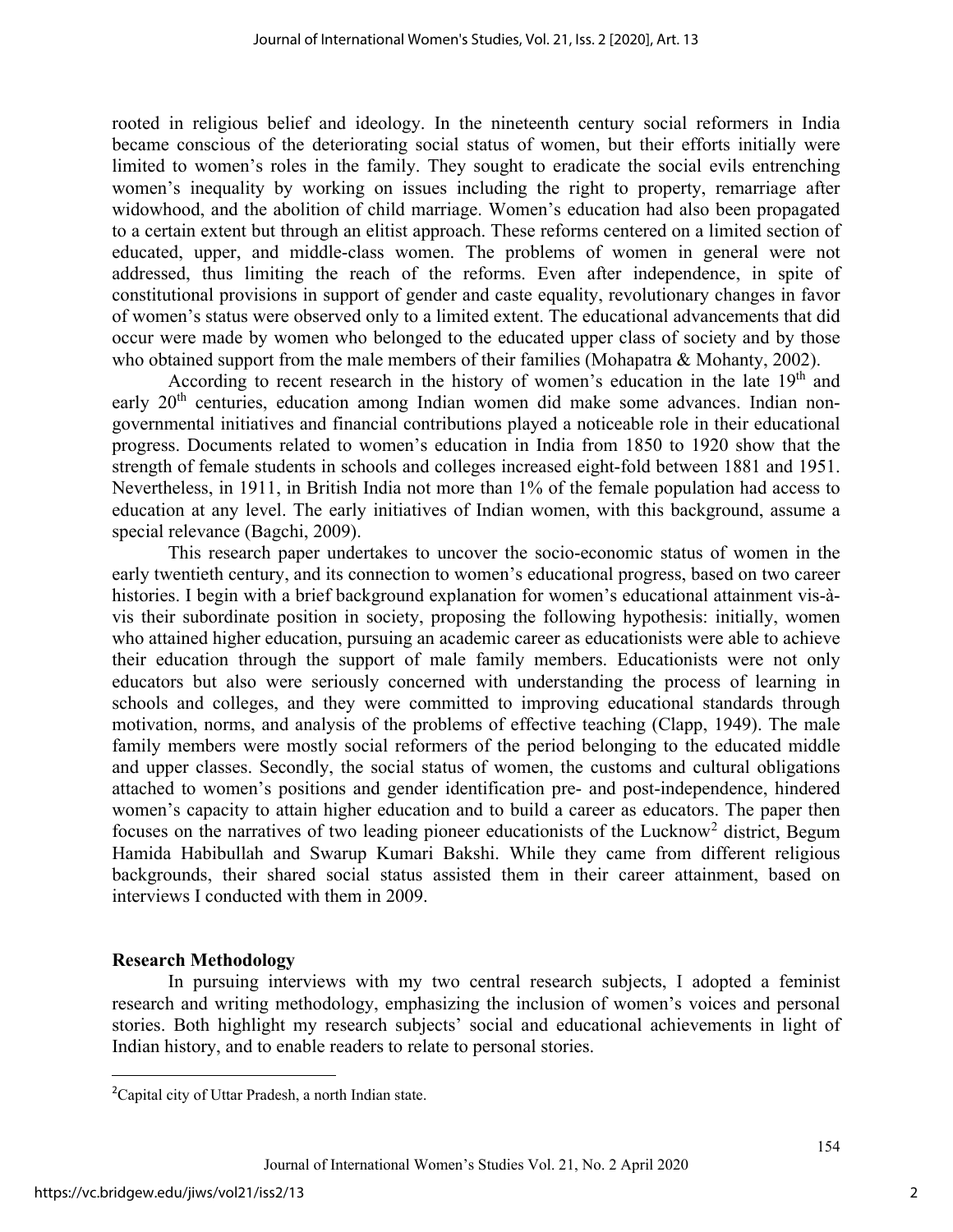Having completed my Bachelor's degree from a renowned college in Lucknow, of which Begum Hamida Habibullah was the Chairperson of the Managing Committee, it was not difficult for me to initiate a request to have an interview with her. She had a secretary to assist in organizing her day, and I was fortunate to obtain an appointment after a brief discussion with her secretary. I was assisted in securing an interview with Swarup Kumari Bakshi through one of her family members. I held two interviews with each for approximately an hour. Considering their age, they were unable to talk at length beyond an hour. However, their energy was vibrant enough to engage me in the narrative nostalgia of their stories. While interviewing, I rarely interrupted them so as not to disturb the flow of their memories and thoughts. I recorded the interviews while taking notes. I conducted their interviews around early evenings, considering they both took rests after their midday meals.

Begum Hamida Habibullah stayed at the palatial 'Habibullah Estate'. I met her sitting comfortably in a cozy white-painted cottage adjacent to the main residential building. She was dressed in Indian attire with light make-up and looked charming with a warm smile. I will not forget her witty remarks in between the self-narratives and her joy-exuberating eyes weaving the story of her triumphs along her journey as an educationist. I held the interview with Swarup Kumari Bakshi in the garden of her bungalow. As she talked in the garden, I noticed that while her age had made her physically frail, her voice had a gentle command in it. Her personality was extremely warm. She was humility personified, as she acknowledged and remembered several people, including those who stood by her, starting from her childhood into her later years of life.

Listening to them weave stories about their career histories, interwoven with their personal viewpoints, I saw the value of listening to women's voices as a research strategy, as they shared the challenges around their access to higher education and the factors underlying it. They not only narrated their life-story but mentioned a few other women in their family-circle who were accomplished enough to leave an impressionable mark on their lives. However, the information regarding those women was limited. Begum Hamida Habibullah and Swarup Kumari Bakshi were not just teachers or educators but they were educationists in true sense. Beyond the exemplary nature of their entire lives, they introduced new practices into the field of higher education in various capacities. They made contributions to cultural and literary fields achieved remarkable work especially in the arena of women's empowerment.

Education is considered by many to be the most important determinant of women's social development. The availability of equal educational opportunities for women leads to various improvements across society through shifting social roles. However, the gender divide has existed across every sphere of life, including women's access to education, especially higher education. The few women who were pioneers in various fields including higher education, mainly belonged to the upper and elite classes. Their social status was conducive to their aspirations of attaining higher education and to lead a professional and eminent social life. Subsequently, all these women worked consistently for the upliftment of women in general, and it was women's education that formed the basic component of this upliftment (Mohapatra & Mohanty, 2002).

The two case studies resulting from interviews in 2009, underscore the relationship between women's social position and educational access. Before each woman passed away (Begum Hamida Habibullah, in March 2018 at the age of 101, and Swarup Kumari Bakshi in April 2019, at 99), their narratives gave rise to moments of realization, awareness and ideals, regarding their own education and empowerment, and for women in general. Detailed biographical interviews offer insight not only into these women's reflections on their own life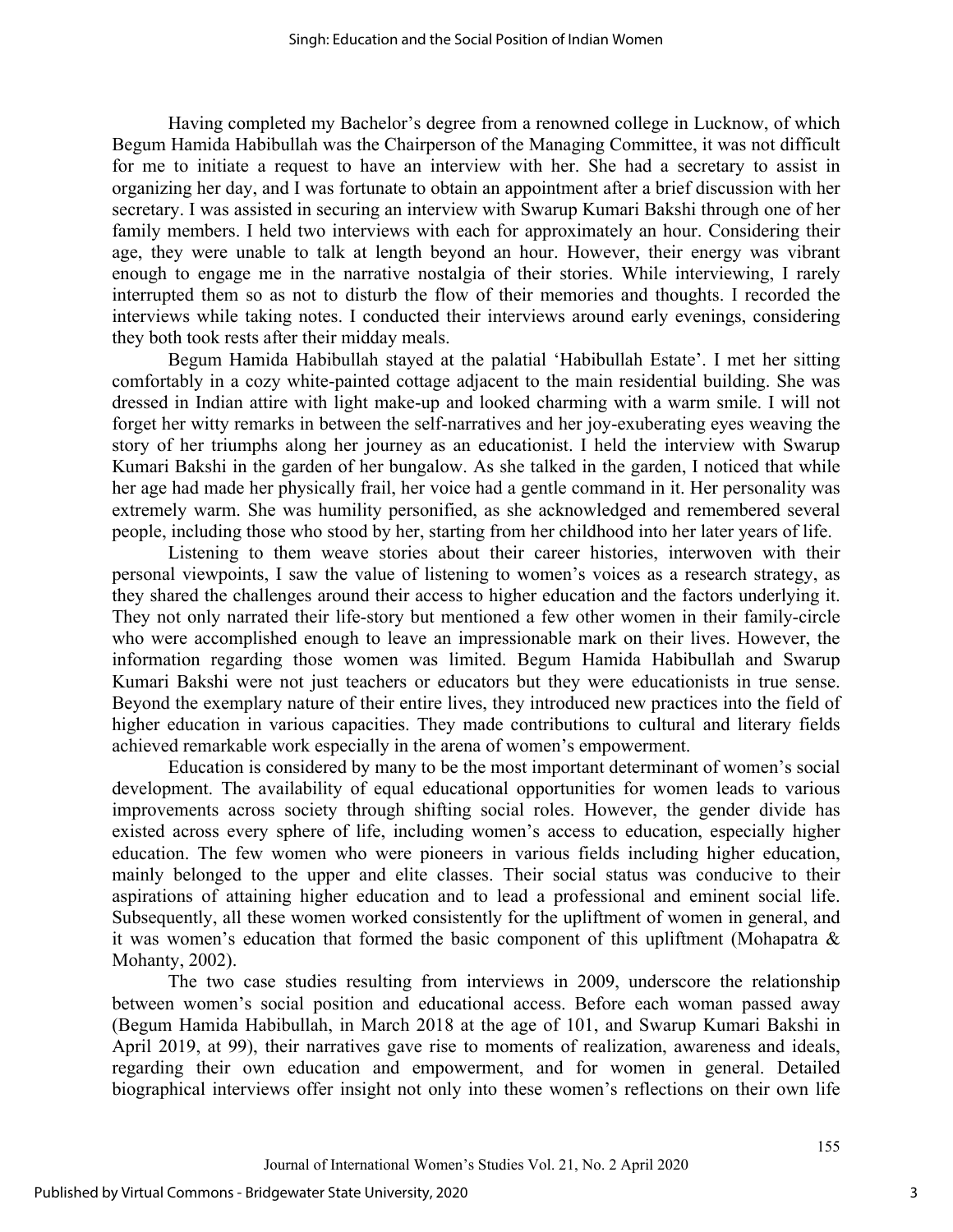experiences and accomplishments but detail their career histories. Each of their life-stories is intricately connected to the historically established social norms and traditions of their time and micro-cultures.

#### **Women and education: A brief period analysis, its intent and extent**

For the past four thousand years in India, religion has played a central role shaping women's social status and limitations. Women living during the Vedic period (1500B.C.- 1100B.C.) were well-read and erudite. However, gradually the state of their education changed, beginning at the dawn of the Christian era, as new, forms of gender discrimination emerged. These included the growing practices of girl-child marriages and the prohibition of widow remarriage. Pre-puberty marriage of girls in particularly posed a hindrance to the post-primary education of girls and daughters were no longer eligible to perform religious duties. These changes created and sustained social pressures in subsequent historical periods, observed most profoundly in ritualized religious behaviors which influenced women's access to and the nature of their education. Thus, the social lives of women were to a great extent, determined by religion. Religious scriptures described the norms of social life in extensive detail as well as the duties of men and women. The gradual degeneration in the social status of women was an outcome of the then prevailing social and religious transition, which led to the deprivation of their basic rights, including education. Thus, the social rights of women were restricted to what was interpreted from the religious scriptures (Altekar, 1959; Bokil, 1925).

A noteworthy change in the educational status of women emerged in the nineteenth and twentieth centuries. An educational initiative for women was led first by American Christian missionaries, taken up by men and women of the Indian intelligentsia, and later the British colonial government:

"The thread of missionary activity was picked up by Indian social reformers who had themselves received western education and imbibed some democratic, liberal and rational values of the west. British scholars, administrators and missionaries were all very critical of Indian society, particularly the position and treatment of women. These ideas made educated Indians critically examine their own society and they also came to believe that the progress of Indian society was closely linked with the upliftment of women. They emphasized women's education; for they felt that education would increase awareness among women and prevent them from submitting to unjust social customs and traditions. It would also make them play an effective role as the prime agents of socialization and helpmates of their educated husbands" (Srivastava, 2000).

However, not only was the English education too expensive for the majority of the Indian population, but a critical analysis of the educational developments which took place under British rule brings into focus its true intention. Education was designed to fulfill their own administrative requirements, to supply English speaking government officials at the lower levels of administration. Its progress and character were purposely restricted, to limit the intellectual progress of Indians. Thus, mass education was neglected including higher education, which was inaccessible to the great majority of Indians, specifically women (Desai, 1948). Within the patriarchal Indian family, a son's education and career was centered as the aspirational ladder to upward mobility in social status. Daughters were marginally educated enough for marriage, but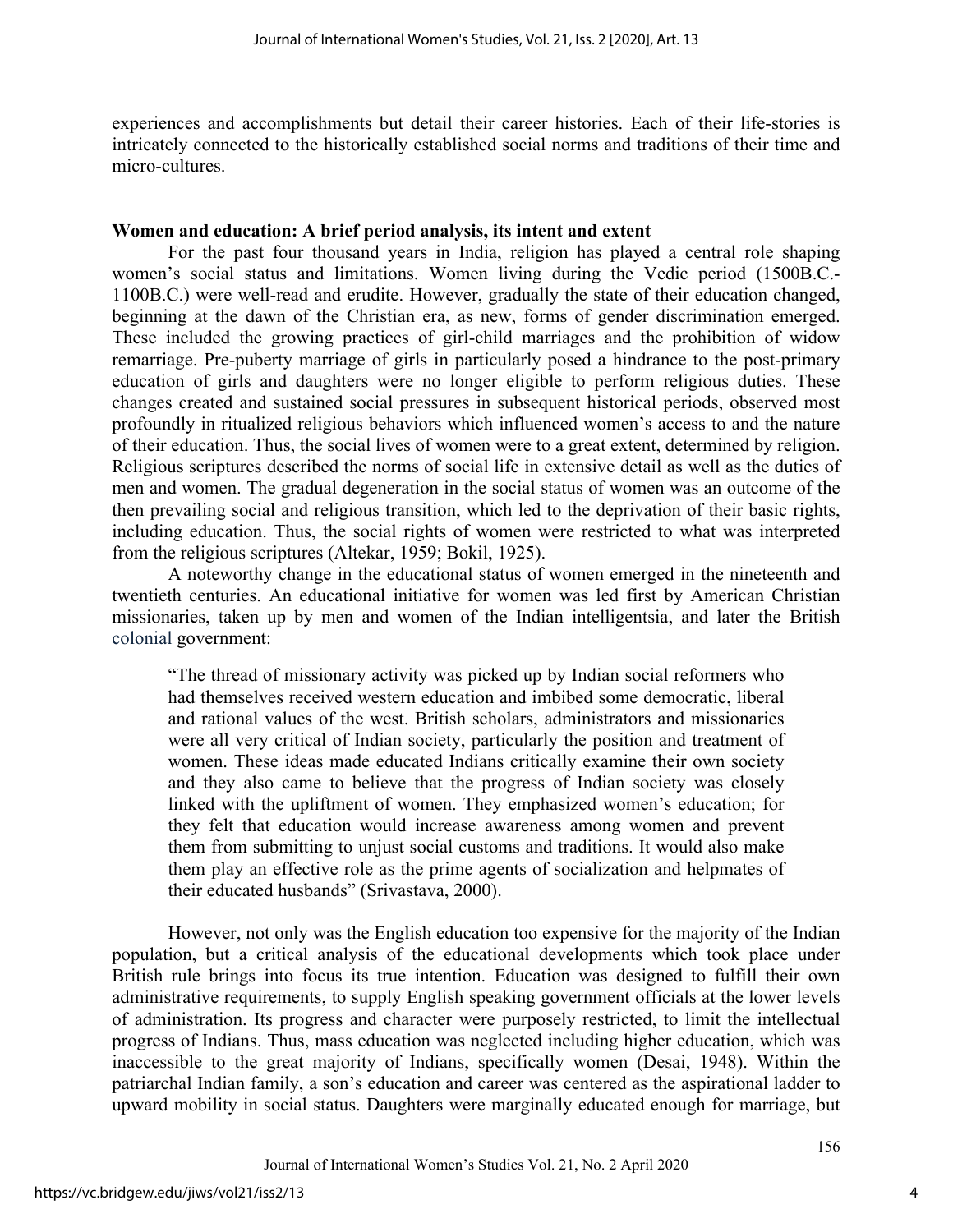not enough to develop a career, considered the domain of men (Morley & Walsh, 1996). Moreover, the British government, particularly the Conservatives, preferred to avoid any contentious issues; they adhered to a policy of social and religious neutrality leaving the issue of education largely to Indian initiatives. Prejudice against the education of women was pervasive among the majority of the Indian population; women's education disturbed their socio-religious status quo. Therefore, attention was paid to the education of men, who in turn would themselves undertake the education of women (Srivastava, 2000). An English officer, Mr. Orange described the obstacles to women's education this way:

"The conservative instinct of the Mohameddans<sup>[3](#page-5-0)</sup>, the system of early marriage among the Hindus, and the rigid seclusion of women is a characteristic of both. The lack of trained female teachers and the alleged unsuitability of the curriculum form subsidiary excuses against female education. They believe that the general education of women means a social revolution…. They are apprehensive that the period of transition will be marked by the loosening of social ties, the upheaval of customary ways and by prolonged domestic embarrassment…. Hence, the demand for female education is much less active and spontaneous" (Shabbir, 20015).

Thus, Indian women were divested of formal education. Moreover, patriarchal society as has been noted, inhibited the growth of higher education for women. Ritualistic customs based on age-old traditions were strictly associated with each stage of a woman's life. The birth of a girl child was not a joyous moment, as that of a boy, cherished through norms of patrilineal descent. Infanticide in the case of infant girls was practiced, although not so commonly. Girls were married early further curbing their chances of attaining higher education. Social evils such as *Sati[4](#page-5-1)* and a society vehemently against widow remarriage, led to a deplorable condition for women. The right to education was a very far cry from existent norms and beliefs. According to Bagchi,

"Partha Chatterjee argued that from the late nineteenth century, Indian male nationalists (such as Bal Gangadhar Tilak) created an ideology in which the category 'women' was made synonymous with home, spirituality, and the unsullied purity of the Indian nation. In the nationalist 'resolution' of the women's question hypothesized by Chatterjee, the 'unpolluted' domain of 'home' and 'woman' was distinguished from the public world of male nationalism, which, demanding greater political liberty for Indians, would have its own independent trajectory" (Bagchi, 2009).

Actions deployed for the social welfare and the educational progress of women were limited to the upper caste Hindus, Muslims, and Parsees and western/English educated Indian men belonging to the upper caste/class families encouragingly arranged for the education of the women in their families.

<span id="page-5-0"></span><sup>&</sup>lt;sup>3</sup>Pre-20<sup>th</sup> century western term for practitioners of Islam.

<span id="page-5-1"></span><sup>4</sup> Pre-modern historical practice of a Hindu widow cremating herself on the funeral pyre of her dead husband.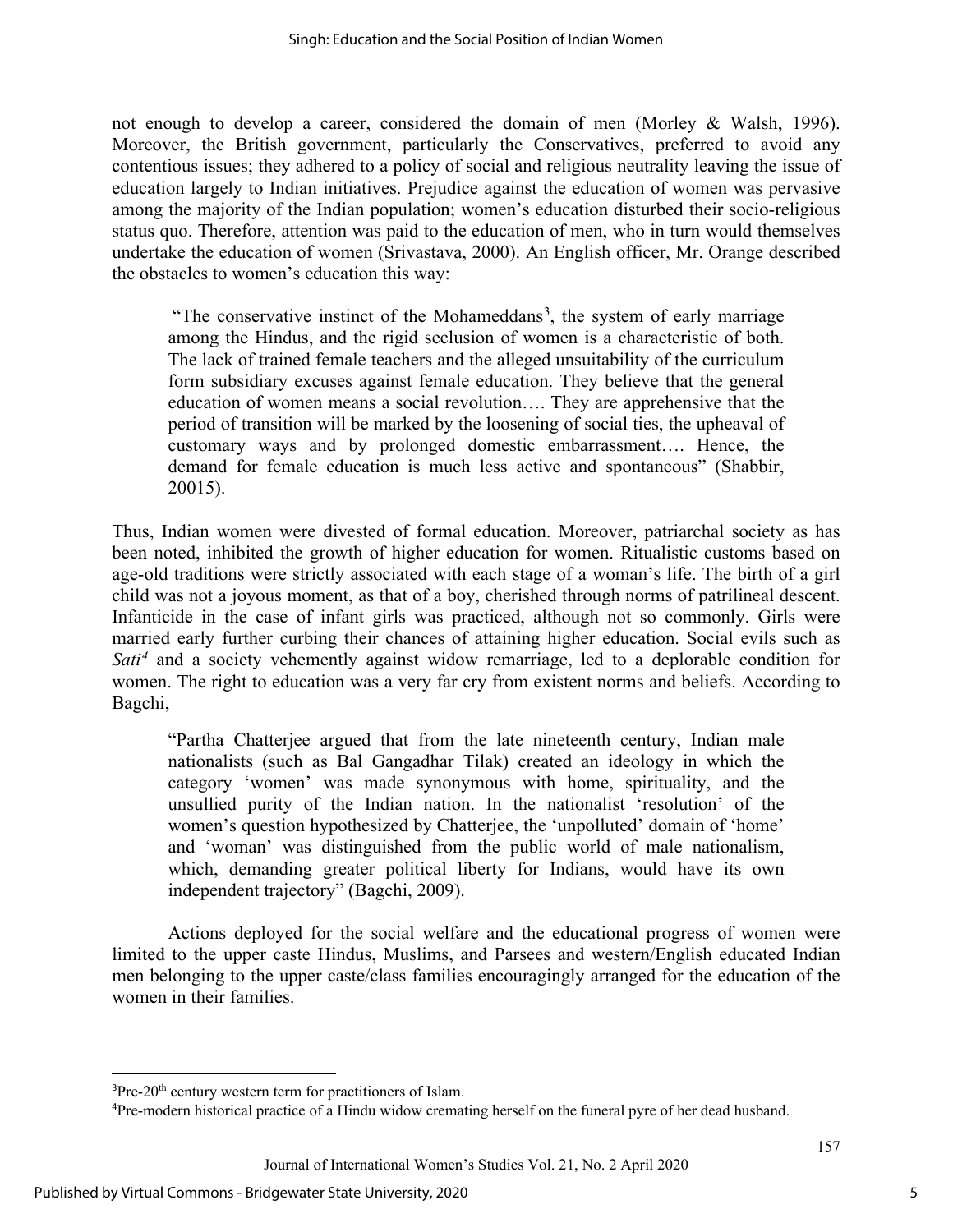#### **Sisterhood in higher education: Begum Hamida Habibullah and Swarup Kumari Bakshi**

For Indian women of the nineteenth and twentieth centuries, the period of colonial rule to independence is a journey of women's rising consciousness and emancipation (Forbes, 1996). The rising consciousness among Indian women is evident in elaborate narrations of the lives of those who created a niche for themselves in modern India. The necessity of women's education becomes a focus through the efforts of elite women, who fought for their way in a world where many were denied their basic right to education, limiting their potential. Women's education became the basic and essential demand of the Indian women's movement. As has been noted, the reform movements with women's education as their primary agenda were started by men social reformers. However, documenting the activities of women pioneers in education is essential in order to see how women began to change their lives. They made differences in other women's lives by forming organizations to spread awareness, and they continued working towards women's emancipation.

In the northern province of Uttar Pradesh, the home of the two prominent educationists from Lucknow, Begum Hamida Habibulla and Swarup Kumari Bakshi, women lived deplorably oppressed lives in the nineteenth century. Menon, (2003) quotes G. Minault's "Secluded Scholars' in *Indian Women and Nationalism, the U. P. Story*, stating, "for a woman to know how to write was dangerous. If a woman had power over the written word their capacity to disrupt men's lives would be increased." Introducing higher education for women in Uttar Pradesh was gradual, with the assistance and encouragement of men. Women's participation in public life became evident as they emerged from the seclusion of their homes and started participating in various events related to national struggle, social and educational reforms. Women struggled for domestic and national liberty simultaneously. Many of them came from influential upper-class families which had commendable educational backgrounds and social standing. But the status of Muslim women was still confined to the inner circles of their homes even if they belonged to better placed families.

Begum Hamida Habibullah, who belonged to a very progressive, rich and educated Muslim family of Hyderabad<sup>[5](#page-6-0)</sup> was an exception. Her father, Justice Nazir Yar Jung Bahadur, was a judge at the High Court of Hyderabad, a Muslim state in British India, keen on English education of the younger generation. As a result, Begum obtained her secondary education in the Mahmoodiya Girls' School, Hyderabad and did exceptionally well in Senior Cambridge gaining distinction in ten subjects. Her father always assured her of fulfilling her dream of studying at Cambridge University. However, her mother's unwillingness to leave her alone in England and her imminent betrothal deprived her of this opportunity. Both her mother and her soon-to-be mother-in-law wanted her to get married first. However, she completed a two-year degree course in teacher's training for blind and deaf students at a Teacher's Training College in London where her mother was able to stay with her. Thereafter, she obtained her Bachelor of Arts from Osmania University and was awarded a gold medal for standing first in English. She always kept her interest in education alive even after her marriage in 1938 and relocating to Lucknow (the capital city of Uttar Pradesh), her husband's home. (Her husband, Major General E. Habibullah, was educated entirely in England.) In Lucknow, she immediately became involved in the educational activities of the city.

Her mother-in-law, Inam Begum Habibullah was a great source of inspiration to her. Inam Begum herself renounced the *burqa[6](#page-6-1)* and discouraged it among the women of her

<span id="page-6-0"></span><sup>&</sup>lt;sup>5</sup>A southern princely state in pre-independence India.

<span id="page-6-1"></span><sup>6</sup> A kind of veil worn by Muslim women as compulsory attire.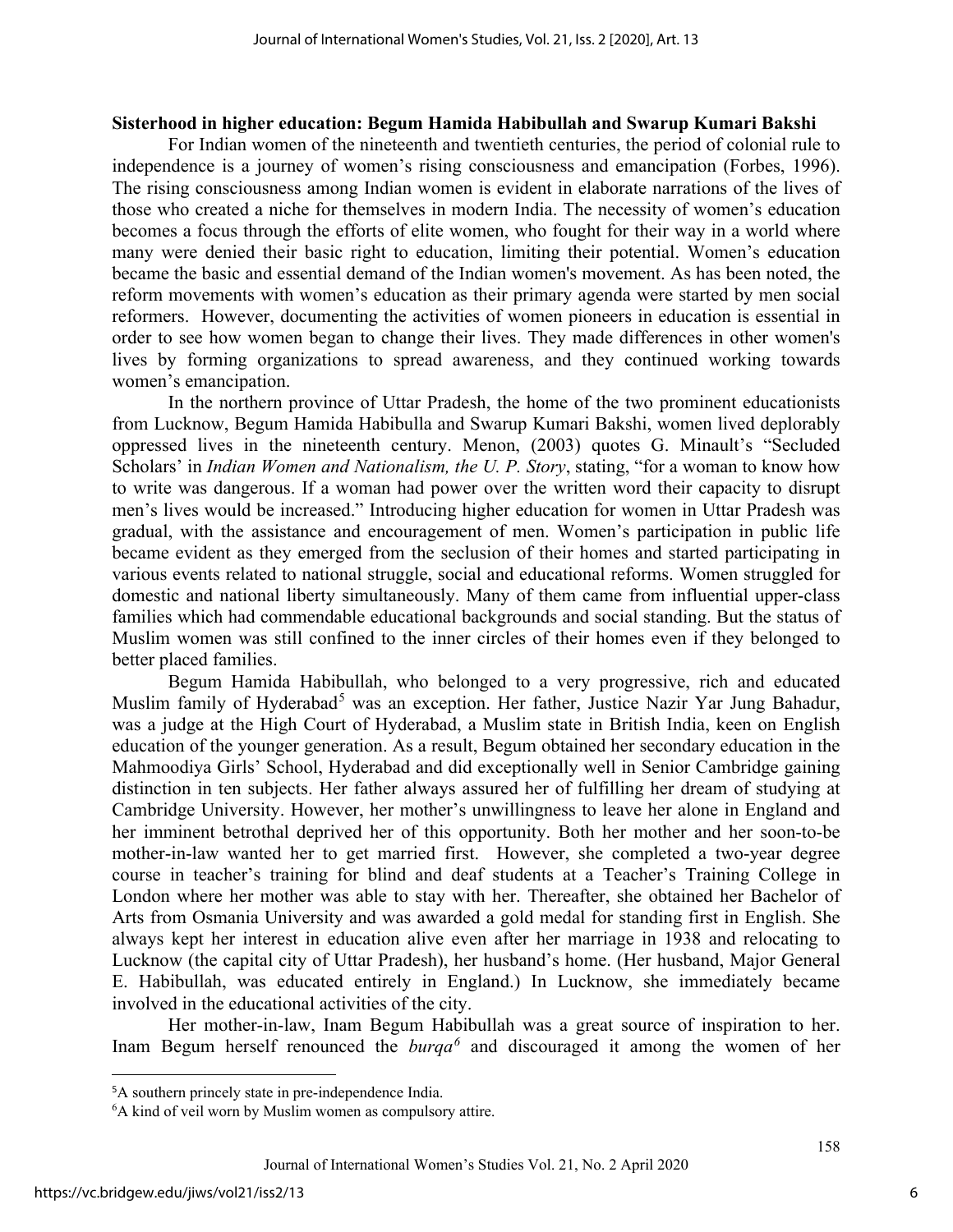household. She became a member of the Legislative Assembly on a Muslim League ticket and was very keen to spread awareness among Muslim women. Education formed the basis of her work. In my interview with her, Begum Hamida Habibullah informed me that her mother-in-law was concerned about Muslim women, especially those belonging to the middle and lower middle classes, who were quite far behind other contemporary women due to the practice of *burqa* and seclusion at home. There was no education for them, and higher education was considered beyond their capacity.

Swarup Kumari Bakshi, a pioneer educationist also from the Lucknow district, belonged to a Kashmiri Hindu Brahmin family (an upper Hindu caste). Her father, Pandit Badri Prasad Shinglu, was a great artist and musician as well as a renowned poet of Urdu and Hindi languages. She completed her junior college and bachelor's degree from Kinnaird College for women, Lahore (estb. 1913, now in Pakistan). In 1940, she was married to Dr. Rajkumar Bakshi, a lawyer by profession, who belonged to a family of landlords in Lucknow district. She was fortunate to marry into an educated upper-class family, since she received whole-hearted encouragement from her in-laws to pursue higher education. Her mother-in-law, Mrs. Dhanrajpati Bakshi, was an eminent Congress leader. She was the Chairperson of District Council of Malihabad<sup>[7](#page-7-0)</sup> and it was her strong desire that her daughter-in-law, Swarup Kumari Bakshi, should pursue her master's degree. The men in the family were equally enlightened and encouraging towards the cause of women's education. Dr. Madan Lal Atal, Swarup Kumari Bakshi's uncle-in-law and the Chairman of a Medical Mission sent by the then Prime Minister Jawahar Lal Nehru to China, showed great enthusiasm for her higher studies. In 1942 and 1949, she completed her Master's in English and Sanskrit Philosophy from Lucknow University, respectively. Remembering her active university days, Swarup Kumari Bakshi recalled, while being interviewed,

"I still hold close to me those pleasant memories, because all that has helped me in becoming a complete person and a good human being. Knowledge is an ocean of happiness. If one wishes to make life happy, then one shall strive to attain knowledge. Happiness without knowledge is not long-lasting. Knowledge eliminates all sorrows and ill-thoughts and the contentment it provides is perennial. Similarly, when a woman attains knowledge by working hard towards it and she enters a certain field of work as profession, she feels complete and gathers strength to face various situations only because of her knowledge" (Interview with author, 3rd December 2009).

As a student, Swarup Kumari Bakshi was also an active member of the University Student Union. She enthusiastically became involved in the Quit India Movement, initiated under the leadership of Mahatma Gandhi.

#### **Pioneering Educational Work**

Begum Hamida Habibullah's first endeavor as an educationist was her involvement in the junior college started by her mother-in-law, *Taleem Ghani-Niswan* (Women's Education). Still today, the Institute is instrumental in shaping the lives of many young Muslim women, preparing

<span id="page-7-0"></span><sup>7</sup> A district in Uttar Pradesh province of India.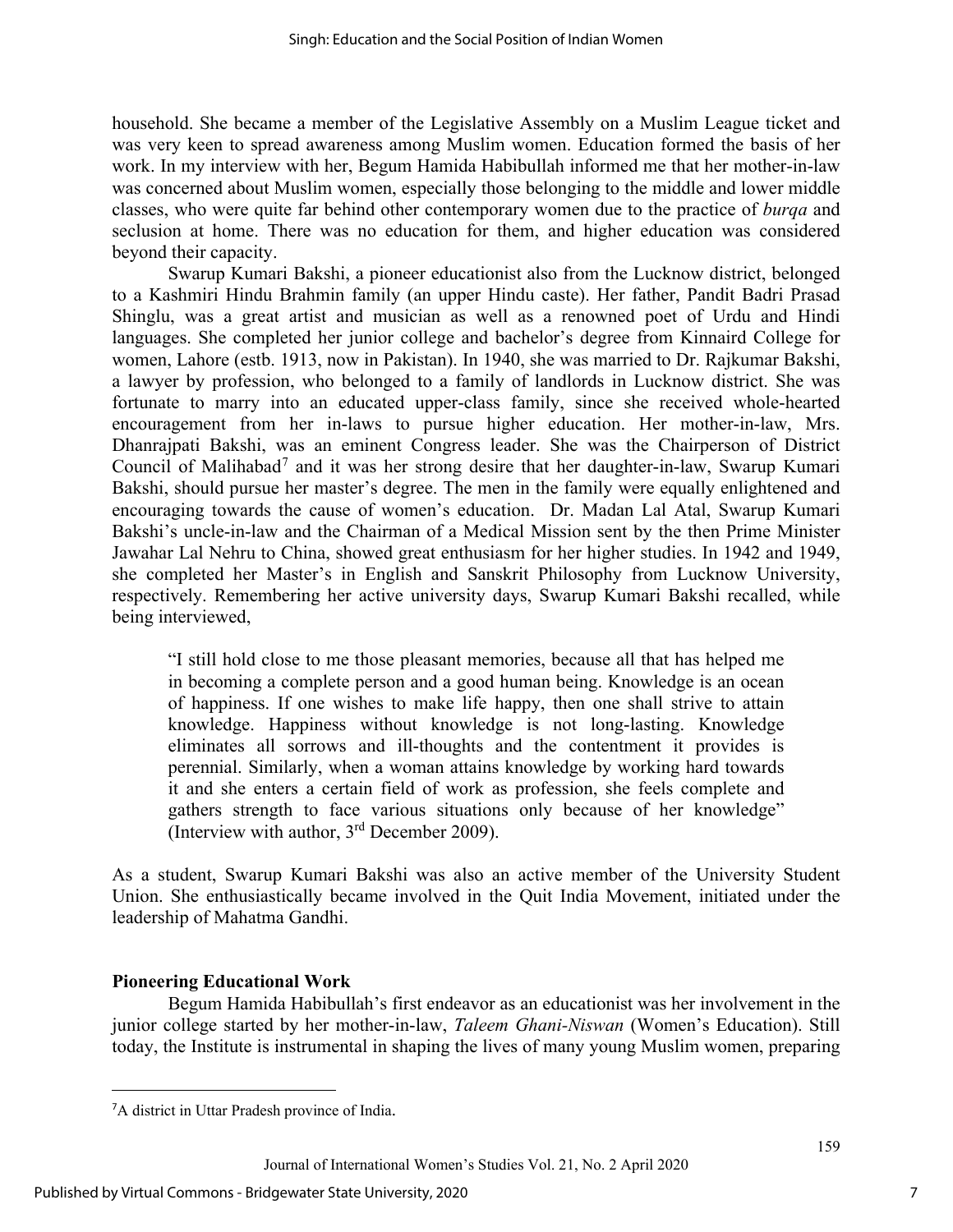them to pursue higher education in a university. Actively involved in higher education, she was on the boards of many college committees in Lucknow city. Her father-in-law, Mr. S. M. Habibullah, was Vice-Chancellor of Lucknow University from 1938-1941. She worked hard to garner all possible support for many locally affiliated women's colleges from Lucknow University. She helped education to reach the under-privileged sectors of society and opened schools in the crowded and oppressed areas of the city. As both the President of the Urdu Academy and as an elected Member of the Legislative Assembly, Begum Hamida Habibullah realized that the cultural aspects of education are equally important as the skills acquired, and thus she promoted Urdu as a language in the curriculum. She also arranged for street plays, songs, and small dramas on the benefits of education and against social evils such as the dowry system; she was instrumental in spreading awareness in towns and villages around Lucknow city. She told me that she realized upon meeting many poor people during her constituency tours, that the young girls and their parents were interested in acquiring better living standards. However, their opportunities for doing so were very limited. Later, when she became President of the Indian Council of Child Welfare (1994 to 1997) she introduced basic literacy courses for young village girls and awareness programs through street theatre and public village spaces teaching the importance of a nutritious diet and problems with the dowry system. She recalled, in particular, that the girls had learned about how a marriage could be joyous, if they were informed and educated.

Following the completion of her higher education, Swarup Kumari Bakshi, sought to spread her knowledge by educating girls, an opportunity she soon obtained. In 1945 she was asked to join the girls' school *Nari Shiksha Niketan* (Women's Education Home),as a teacher by a close friend of her mother-in-law, Mona Chandravati Gupta, a prominent women's activist in her own right who was the founder of various women's organizations including *Nari Shiksha Niketan* (Women's Education Home), *NariSeva Samiti* (Women Welfare Committee) and *NariShishu Niketan* (Women and Child Home)*.* Swarup Kumari Bakshi's husband, on hearing the teaching proposal, encouraged her to join immediately. She recalled,

"My husband and other family members were happy for me. He always wished that like his mother, who was always ahead in social work, his wife must also be an active participant"  $(3<sup>rd</sup> December 2009)$ .

In 1951, Swarup Kumari Bakshi became the Principal of *Nari Shiksha Niketan* (Women's Education Home). Under her principalship many important changes started to take shape: the percentage of overall students in the institute improved so that 100% passed their courses (Department of Education, Govt of Uttar Pradesh). These results impressed the managing committee, and who requested her to continue as the permanent principal. While being interviewed, she vividly recalled,

"The school was still in its formative stage. The Institute was gradually gaining strength. At the time of my joining *Nari Shiksha Niketan* (Women's Education Home), the staff consisted of 10 to 12 female teachers, which kept on increasing every year. Similarly, the strength of girl students was 50 to 60. There were 5 to 10 girls in  $6<sup>th</sup>$  to  $8<sup>th</sup>$  grade. It was not that the people were less enthusiastic towards educating their daughters, but the schools and colleges were located at far distances. In 1947, there were only 2 colleges in Lucknow city: Mahila Degree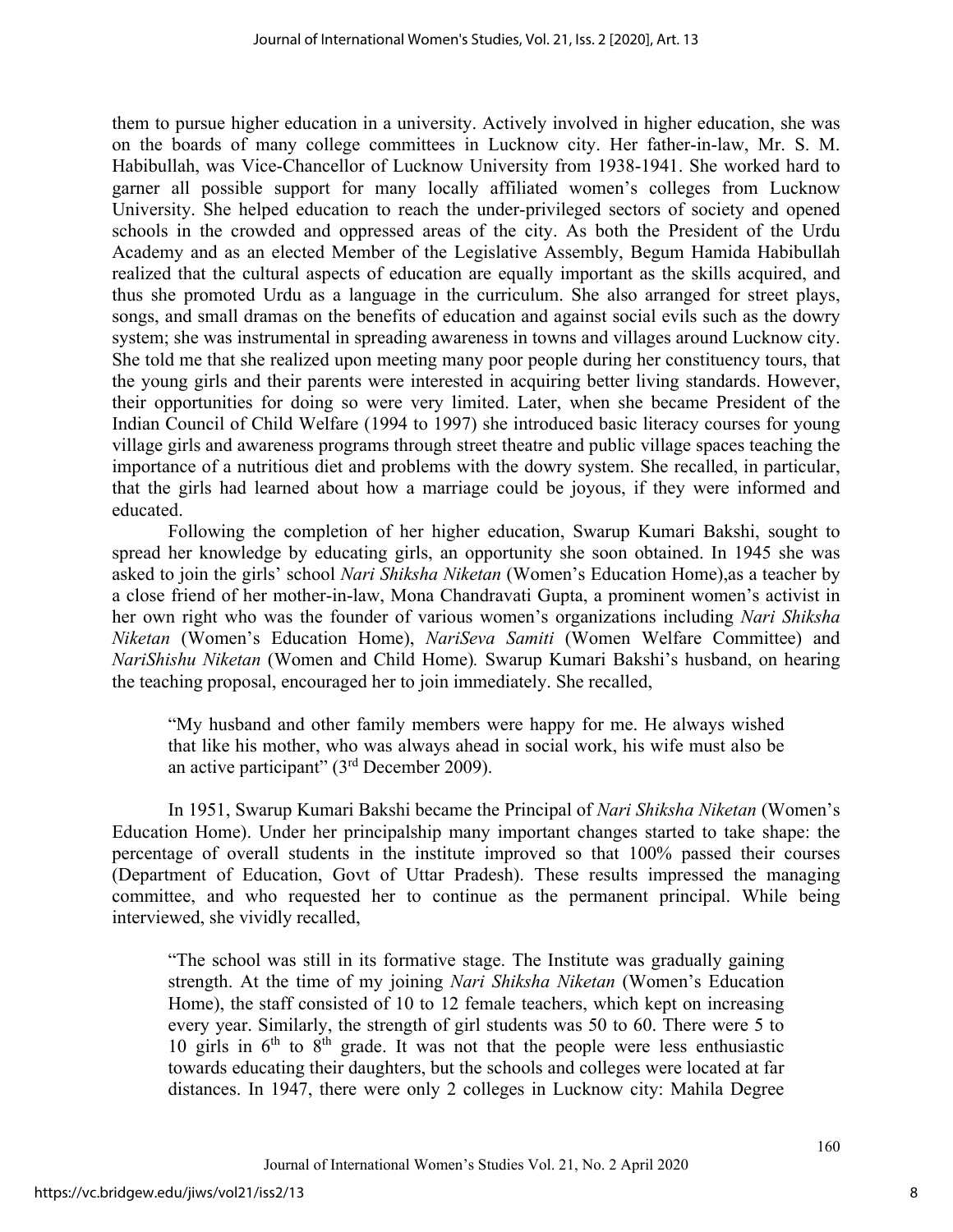College and Isabella Thoburn College. Parents were apprehensive about sending their daughters to far distances because of security reasons. Girls were only able to attain education till  $8<sup>th</sup>$  grade in schools. Besides, there was widespread poverty too. People used to put their meager financial resources in supporting their big families and educating their sons. Before independence, generally people were earning through farming. They had fewer financial resources. Service class was small at that time. But after independence, the Indian government came up with various social welfare schemes which aimed towards progress of the youth of India. Many schools and colleges were established all over the country. The number of teachers also increased with the rise in enrollment of girls and boys. It was seen that there were many girls who after attaining higher education, were willing to enter professional fields, mostly preferred teaching" (Interview with author, 3rd December 2009).

#### **Kindling the flame to extinguish passivity: political, literary and social contributions**

As noted earlier, India remained patriarchal in its character, despite constitutional provisions for the equality of women and men. This sustained major gender gaps and hindered women's progress in various fields, especially in higher education. Women's advancement requires changes in prevalent attitudes towards issues of health, education, and careers for women. Women themselves, needed to recognize their own potential, to empower themselves through higher education. As the most essential instrument in liberating women from oppression and subordination, education empowers women. It does so by enhancing their self-esteem and self-confidence. As women became educated critical thinkers, their contributions to society, the polity, and the economy began to be appreciated. Higher education fostered decision-making, enabling women to make informed choices in areas like education, health, and employment. A newly independent India needed educated women; yet, their empowerment could be attainable only when they were provided with information, knowledge, and skills for economic independence. Moreover, women's education also enhanced their access to legal literacy, knowledge of their legal rights and entitlements in society. These steps towards women's empowerment through higher education could ensure their participation on an equal level in all areas (Gupta, 2000).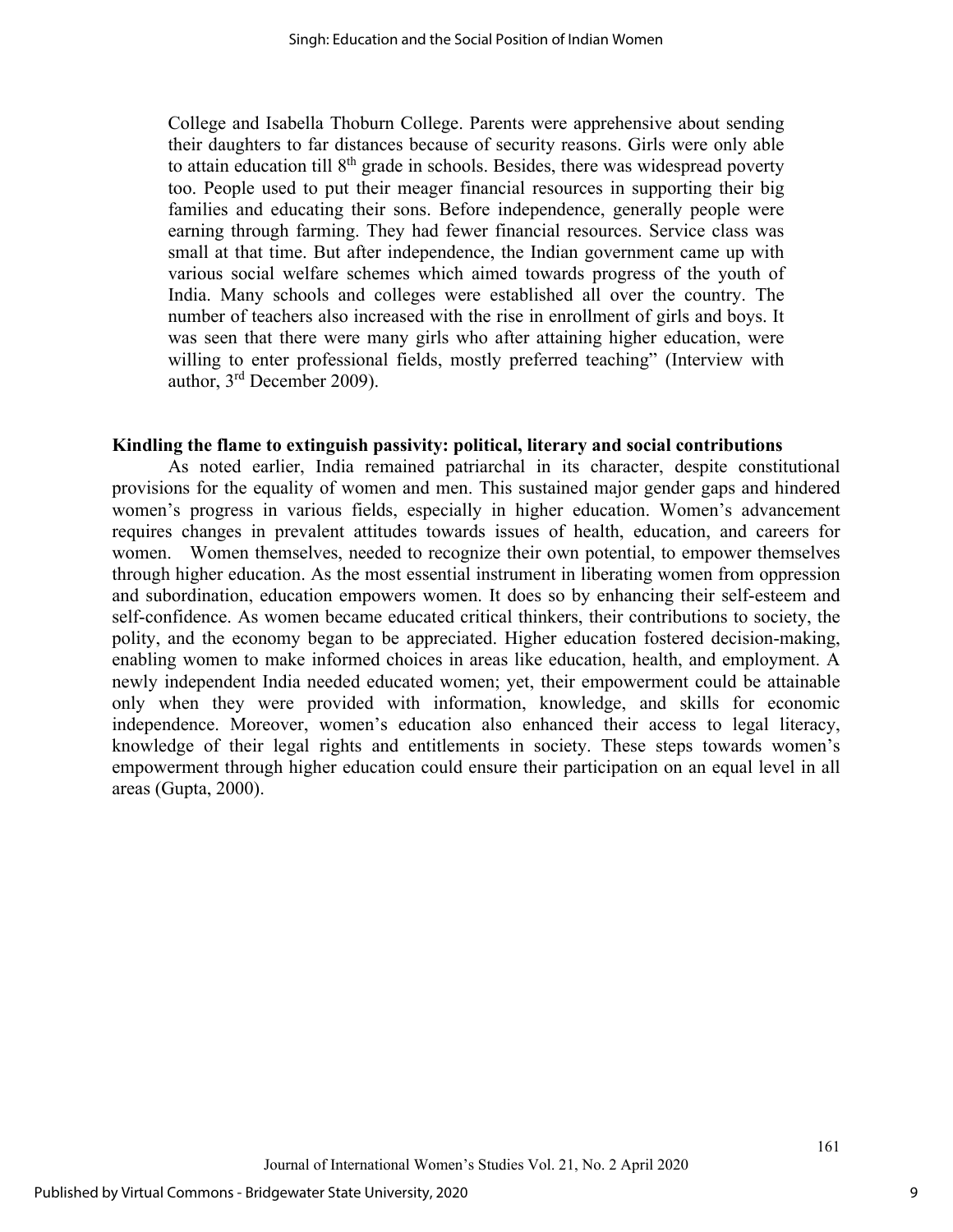#### *Begum Hamida Habibullah*



**Fig. 1 Begum Hamida Habibullah. Photo by the author**

Both Begum Hamida Habibullah and Swarup Kumari Bakshi were remarkable in that they succeeded even beyond their roles as educationists: they made extensive contributions to political, social, literary, and cultural fields. Socially, Begum Hamida Habibullah remained a remarkable figure until her last years of life. Empathy towards the less privileged was deeply embedded in her since her childhood. She felt that she needed to make a difference in the lives of the downtrodden and this became her lifelong work, first appreciated and encouraged by her father. As a young girl of twelve in Hyderabad, she often visited girls' orphanages. In addition to food, clothing, and other amenities for children, she worked alongside her father to arrange for their education. When she moved to Lucknow after her marriage, she engaged actively both in higher education and established herself as a forerunner, helping poor women *chikan[8](#page-10-0)* embroidery workers, the majority of whom were Muslim, through the NGO SEWA (Self-Employed Women's Association, founded by Runa Bannerjee). She worked to remove the intermediaries involved in the trade and enabled the women to sell their product through the NGO directly in the market, thereby gaining control over the financial management of their craft and business. These women, after gaining financial independence, were seen to be less dependent on men for every decision related to their lives. Also, as President of the Indian Council of Child Welfare, she worked against child labor and successfully created Mid-Day Meal programs in many of Lucknow's primary schools.

Begum Hamida Habibullah came from a family with political influence. She would attend the public speeches made by leaders including Mahatma Gandhi, Jawaharlal Nehru, and Khan Abdul Gaffar Khan. Later, she strongly stood against the partition of India. During the 1970s, she became quite enamored of Indira Gandhi as a leader, and under her leadership she contested the Uttar Pradesh Legislative Assembly elections running for office and winning the Haidergarh seat. She then took charge as the Minister of Social Welfare and Minister of Tourism in the Uttar Pradesh government. Later, in 1976 she was also elected a Member of Parliament.

<span id="page-10-0"></span><sup>&</sup>lt;sup>8</sup>A type of embroidery done by men and women, especially Muslim; considered to be a handicraft specific to the Lucknow region in Uttar Pradesh.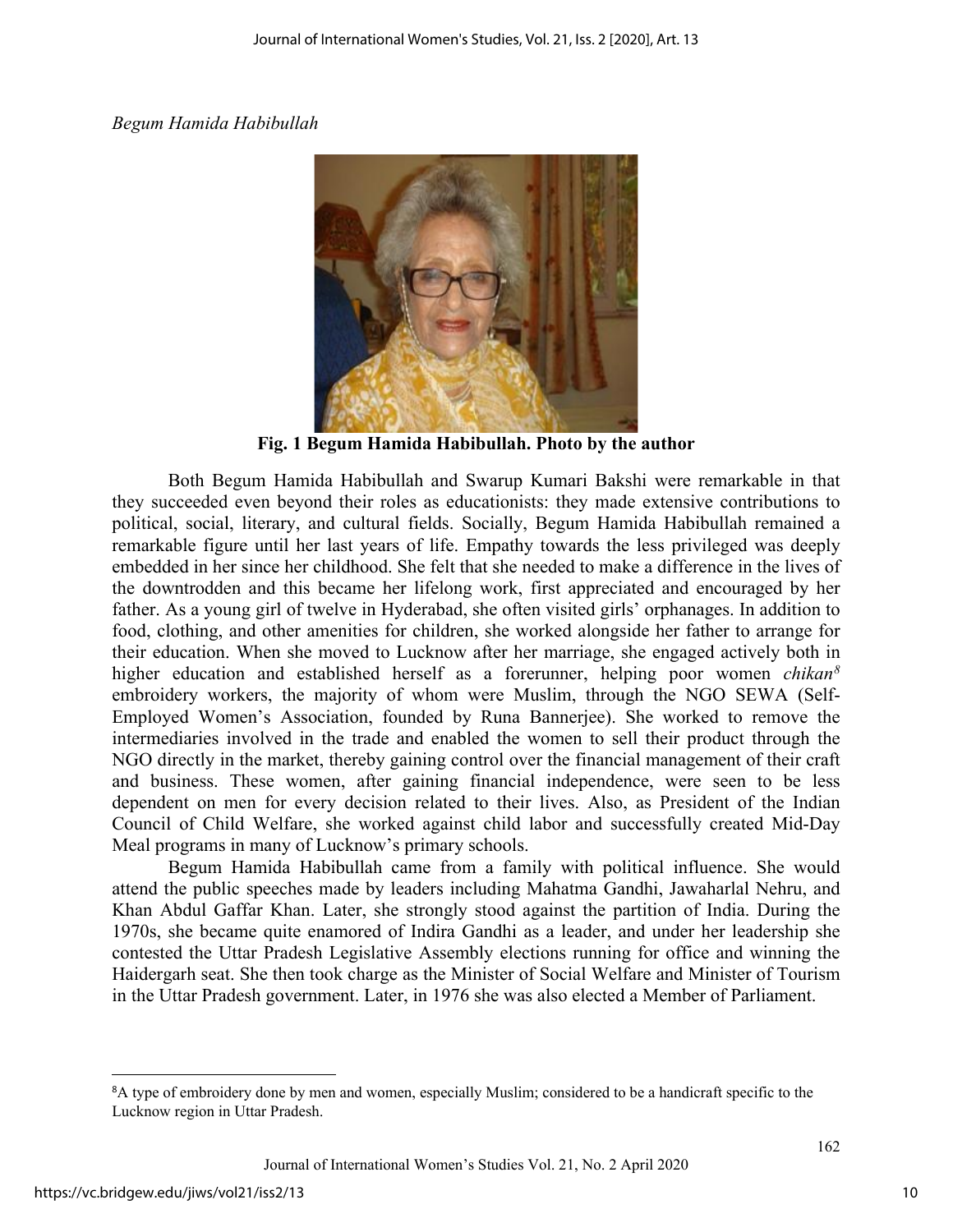Over the course of her life, Begum Hamida Habibullah saw more women come out of seclusion, realizing the great value of higher education in their own upliftment. As I completed my interview with her, she shared her thoughts on education and reiterated,

"Girls have now come out of veiling, and they are studying in universities and pursuing further vocational education, getting jobs and qualifying for better avenues" (interview with author,  $3<sup>rd</sup>$  December 2009).

However, she also emphasized her perceptions of the shortcomings of the higher education system in India. Education, she believed, needed to be expanded in its scope. She noted that education was too costly for the lower-middle class and the under-privileged. Child labour was a significant, incessant problem and defeated the educational efforts initiated by the government, especially for the above-mentioned classes. Parents, due to poverty, preferred to send their children to work and earn daily wages instead of educating them. Begum Habibbullah bemoaned that poor children in India don't have a childhood. She lamented that Indian society still needed to work seriously toward child-care and child education. Further, she strongly regretted the mentality that undermined the importance of education for girls, because marriage was considered the supreme goal of a girl's life. In such situations, education was not going to bring them any kind of income after marriage since the general attitude of patriarchal Indian families is opposed to women working outside the home. She was also concerned that too many people did not fully recognize the practical utility of higher education. Girls were lagging behind in enrollment, because of the mediocre financial status of their families, and their education was not willingly financed by their parents the same way it was for boys. Girls were only educated enough to prepare for marriage, their own educational needs neglected. Begum bemoaned these persistent inequalities calling on both individuals and the government to support female education.

*Swarup Kumari Bakshi* 



 **Fig. 2 Swarup Kumari Bakshi, photo by the author**

Swarup Kumari Bakshi's political engagements were intricately entwined with her educational initiatives. Involvement at the public level was not new to Bakshi, as her husband's family was politically active. In 1969, she was sent to the U.S.S.R. as the leader of the Indian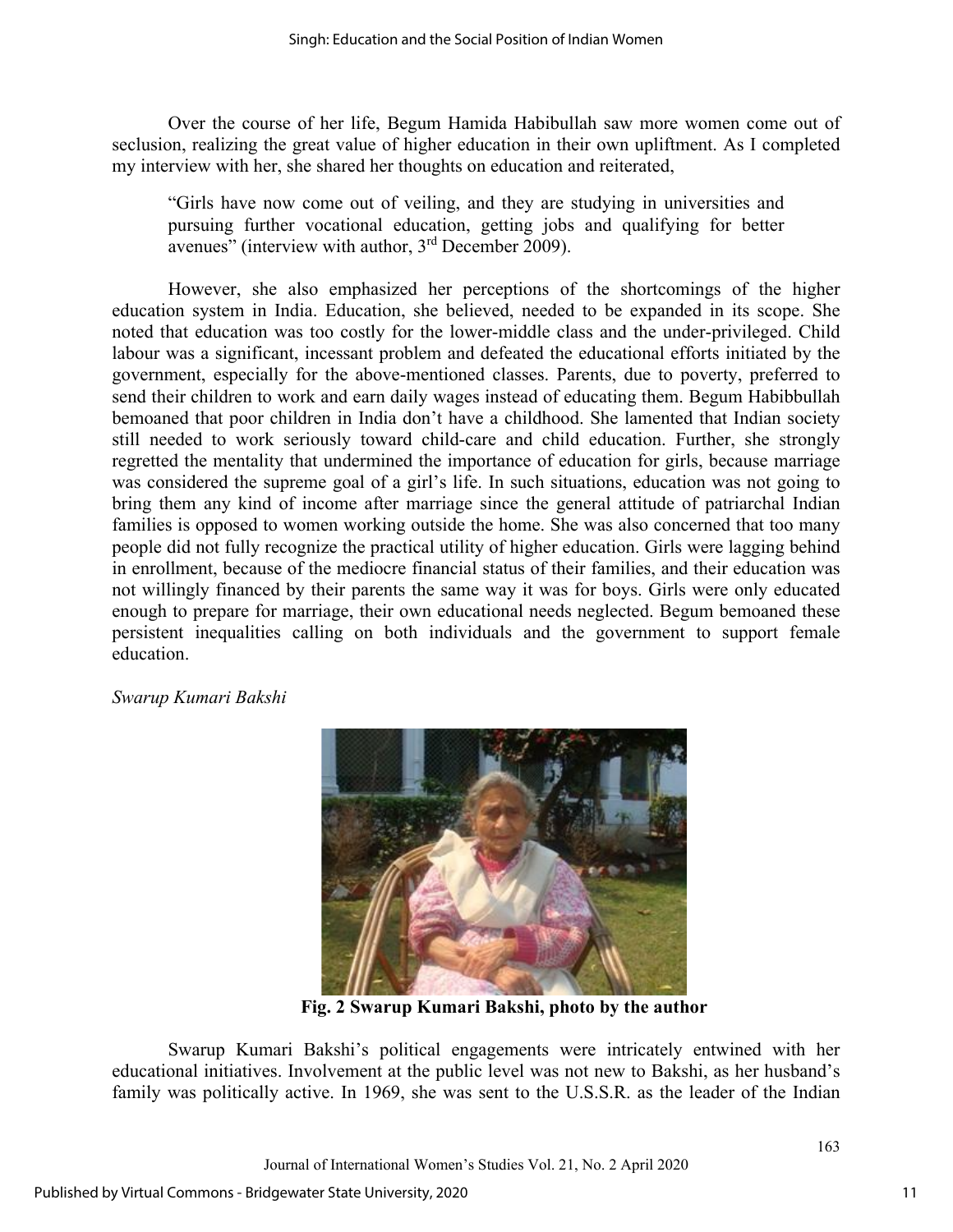Cultural Delegation. In 1974, she was elected to the Uttar Pradesh Legislative Assembly and was appointed Education Minister. The universities of Bundelkhand, Faizabad, Garhwal, Kumaon and Rohilkhand<sup>[9](#page-12-0)</sup> were registered with the University Grants Commission under her ministership. She was instrumental in opening a degree college at Dwarhat  $(Almora)^{10}$  $(Almora)^{10}$  $(Almora)^{10}$  and another in Pithoragarh in Uttaranchal<sup>[11](#page-12-2)</sup>(both the districts are located in the northern, less-developed mountainous region).Throughout the state of Uttar Pradesh, she introduced correspondence courses for  $10<sup>th</sup>$  graders and junior college students who were unable to afford regular schooling. She also advanced adult education and the enrollment of girls in non-formal education. In 1981, she was nominated by the Prime Minister, Mrs. Indira Gandhi to visit the Soviet Union as a member of the Indian Women's Delegation. The same year she took over as Home Minister in the Uttar Pradesh government and carried on with education reforms. In 1988, reappointed as Education Minister, she launched a project to establish a new university, the Dr. Bhim Rao Ambedkar University in Lucknow. In addition, three-year bachelor's degree courses were introduced in all the state universities of Uttar Pradesh. She also established a separate Directorate of Urdu education<sup>12</sup>.

Swarup Kumari Bakshi was also a writer, a practice she began in her student days. She reminisced,

"My father always said that if you wish to become a good writer, a poetess, then you must have good command over two languages as subjects, viz., Sanskrit and English. Sanskrit, since it is considered the mother of Hindi language. It is an ocean of knowledge. Secondly, by studying the English language, one can easily have access to world literature, as all the great works are translated into English. When one goes through the Russian, French and English literature, he/she gains deep literary knowledge as well as inspiration to write" (interview with author, 3<sup>rd</sup> December2009).

Her writings occurred in many literary forms; at the time of our interview, she was writing about the life of Abraham Lincoln. Her goal was to highlight the new moral direction Lincoln showed the world by morally opposing slavery and upholding two principles of modernity: uniformity of law and democracy. She is credited with numerous literary works including approximately 40 books, poems, songs, dramas, musical dramas and short stories particularly, her hypophora titled, *PrashnottarTarangini*- *Saagarke Anmol Moti* (*Waves of Hypophora—Precious Pearls of Ocean*), memoirs and essays. Her writings have had social as well as spiritual inclinations. Many of her stories were women-centric and provided solutions to the issues raised within the stories. Primarily based on social themes, her literary works portrayed the lives of different segments of Indian society.

During our interview, she shared her views on education and especially drew attention to the importance of the inclusivity of women's higher education, particularly the poor, to gain prestige and self-respect. She spoke unfeignedly about the need for women's organizations to represent the different cultural communities of India with the larger purpose of uplifting

<span id="page-12-0"></span><sup>9</sup> Different districts in the neighbouring states of Uttar Pradesh and Uttarakhand in north India.

<span id="page-12-1"></span><sup>10</sup>A small district in Uttarakhand, a part of Uttar Pradesh previous to 2000.

<span id="page-12-2"></span><sup>&</sup>lt;sup>11</sup>A small district in Uttarakhand, a part of Uttar Pradesh previous to 2000.

<span id="page-12-3"></span><sup>&</sup>lt;sup>12</sup>Established to protect and safeguard the constitutional rights of the Minority Language Institutions and to improve the standard of education of these institutions.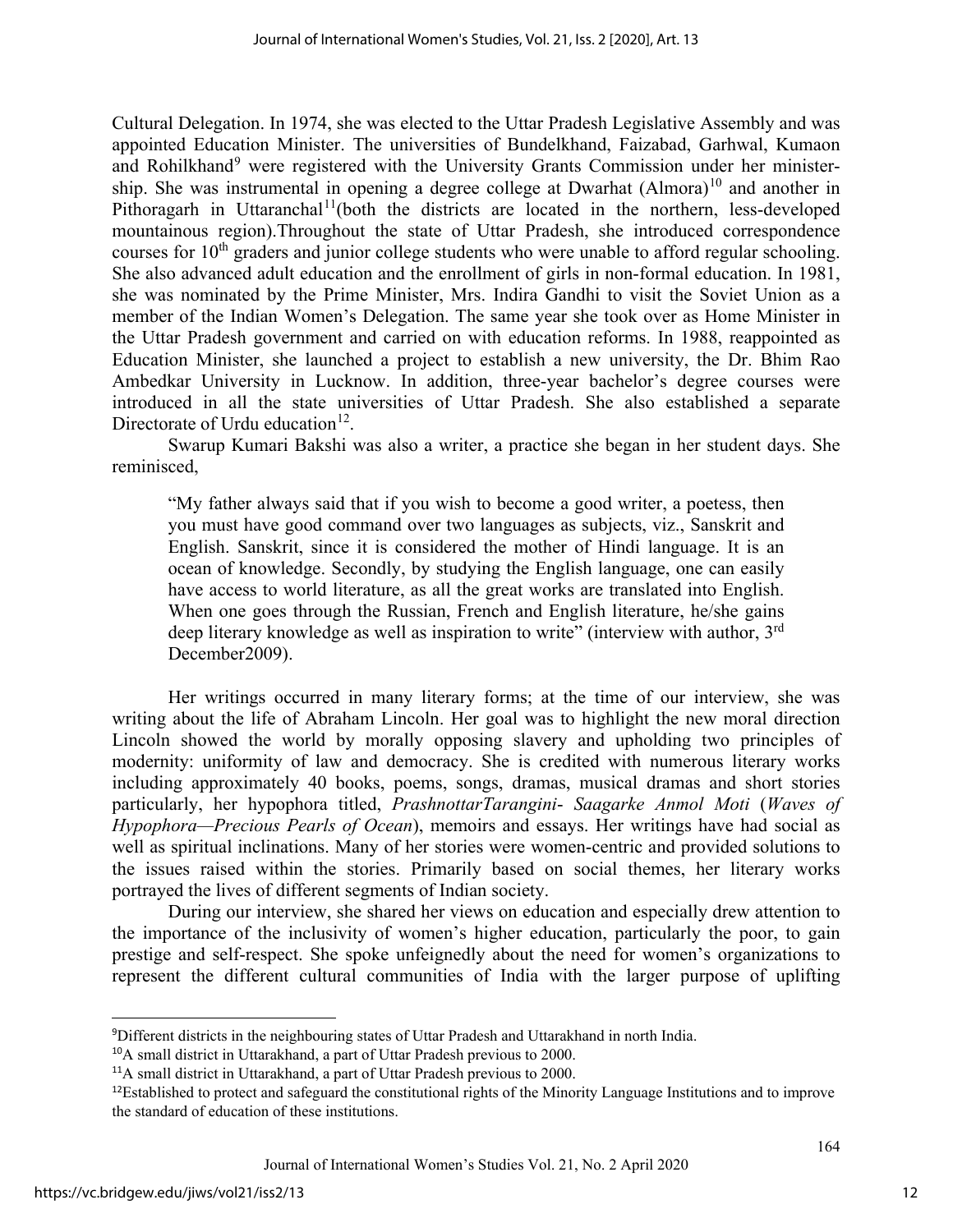underprivileged girls, needy old women, and widows. She emphasized the value of moral and spiritual teachings within the curriculum at all levels of education, expressing without any religious prejudices, that the relevant preaching of all religions must be inculcated in young minds. As a writer, she asserted that,

"A writer must always strive to present a solution to all prevailing social problems through his writings" (interview with author,  $3<sup>rd</sup>$  December 2009).

#### **Reflections and Conclusion**

These two eminent, contemporary women educationists represented the upper educated class of 20th century Indian society. The women of this stratum of Indian society had the constant backing of the men and women from their respective families. The stories of these two women, underscore social norms common to their day, of the accessibility of higher education among upper class, educated, urban-based women. Heralding from two different religious groups, Hindu and Muslim, their stories highlight a shifting paradigm in the values and aspirations of women towards their careers, religious outlooks, and national consciousness, which marked a change in their own attitudes towards their social status. They both experienced strong educational foundation from their families, especially their fathers, mothers and mothers-in-law, who also were politically active in their respective areas. Each had a positive influence on their educational and career journeys. Their families opened horizons of opportunities to them when society's widespread views on women's education and careers were beginning to undergo a transition. The role of women, strictly confined to the domestic sphere as housewives had begun to change inside and outside the home (Chakrapani, 1994).

Kaur (1983), the first woman Vice-Chancellor (1975-77) in north India, Punjabi University, Patiala<sup>[13](#page-13-0)</sup>, in discussing these ideas has stated that women in general wished to live a socially useful life, which they could attain through higher education. Both university vocational educations could provide them with opportunities to raise their personal status and render an independent social standing. These two pioneers insisted that women's education should not be different from the purposes and objectives of men's education. There were, however, some vital differences in the ways in which women's education could be realized. Sarkar and Sarkar (2008) have demonstrated the lopsided spread of higher education for women outside the upper classes and castes; lower caste and poor women had limited or negligible access to higher education. The prevalent social customs and norms had conditioned people against progressive ideas. William Adam, in his Report on the State of Education in Bengal (1836) summarized this view well: "A superstitious feeling is alleged to exist in the majority of Hindu families, principally cherished by the women and not discouraged by the men, that a girl taught to read and write will soon after marriage become a widow."

Over the years, the number of women teachers at various levels of education has expanded. Some women have attained positions in university administration and management, becoming important role models for their students, and other women, offering recognition of women's qualifications and representations in the academy (Rao, 2003.) Women constitute the majority of the teaching force through the secondary level, a less contentious career arena regarded as an extension of women's nurturing domestic roles. Still, higher education remains an exception, and women are also markedly underrepresented in positions of higher educational

<span id="page-13-0"></span><sup>13</sup>A district in the state of Punjab in north India.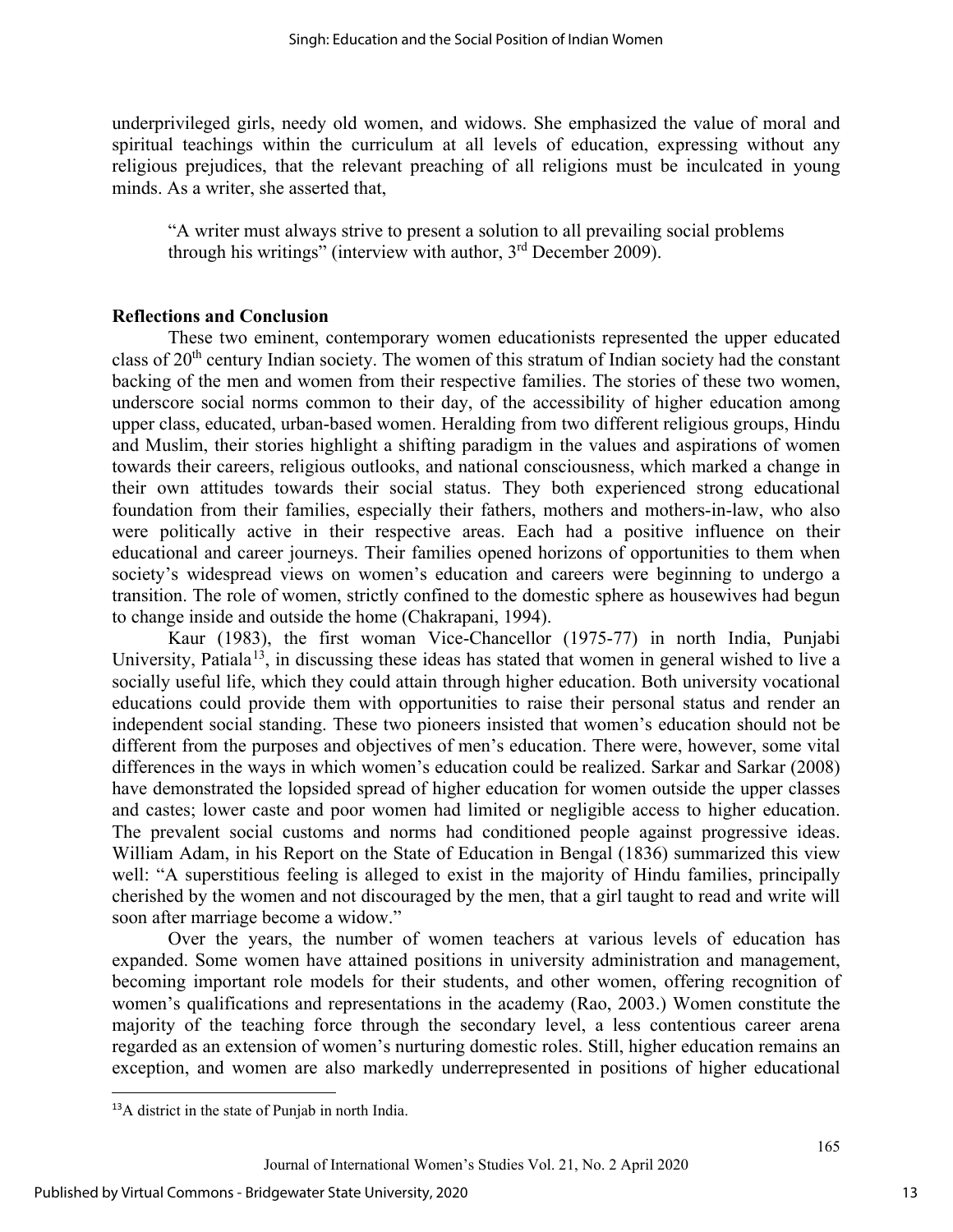leadership. This is based on many social factors, among including that marriage remains the ultimate goal of a woman's life. Married women are encouraged to sacrifice their career aspirations and restrict themselves to household affairs (Chakravarty, 2003). Also, in financial precarious patriarchal homes families opt to invest in their son's education to the neglect of their daughters (Mahale, 1987). There have been many cultural and structural barriers which have inhibited women teachers ascending career paths. Besides organizational, cultural and institutional norms, which are covertly patriarchal, there are cultural values and attitudes that have defined women's roles in relation to domestic responsibilities as priority over career aspirations. These responsibilities, such as childbearing, nurturing, and elder care limit women academicians in the necessary academic socialization and planning for career advancement in universities (Luke, 1999). The lives and ideals promulgated by Begum Hamida Habibullah and Swarup Kumari Bakshi remain centrally relevant as women continue to struggle for equity in a patriarchal society.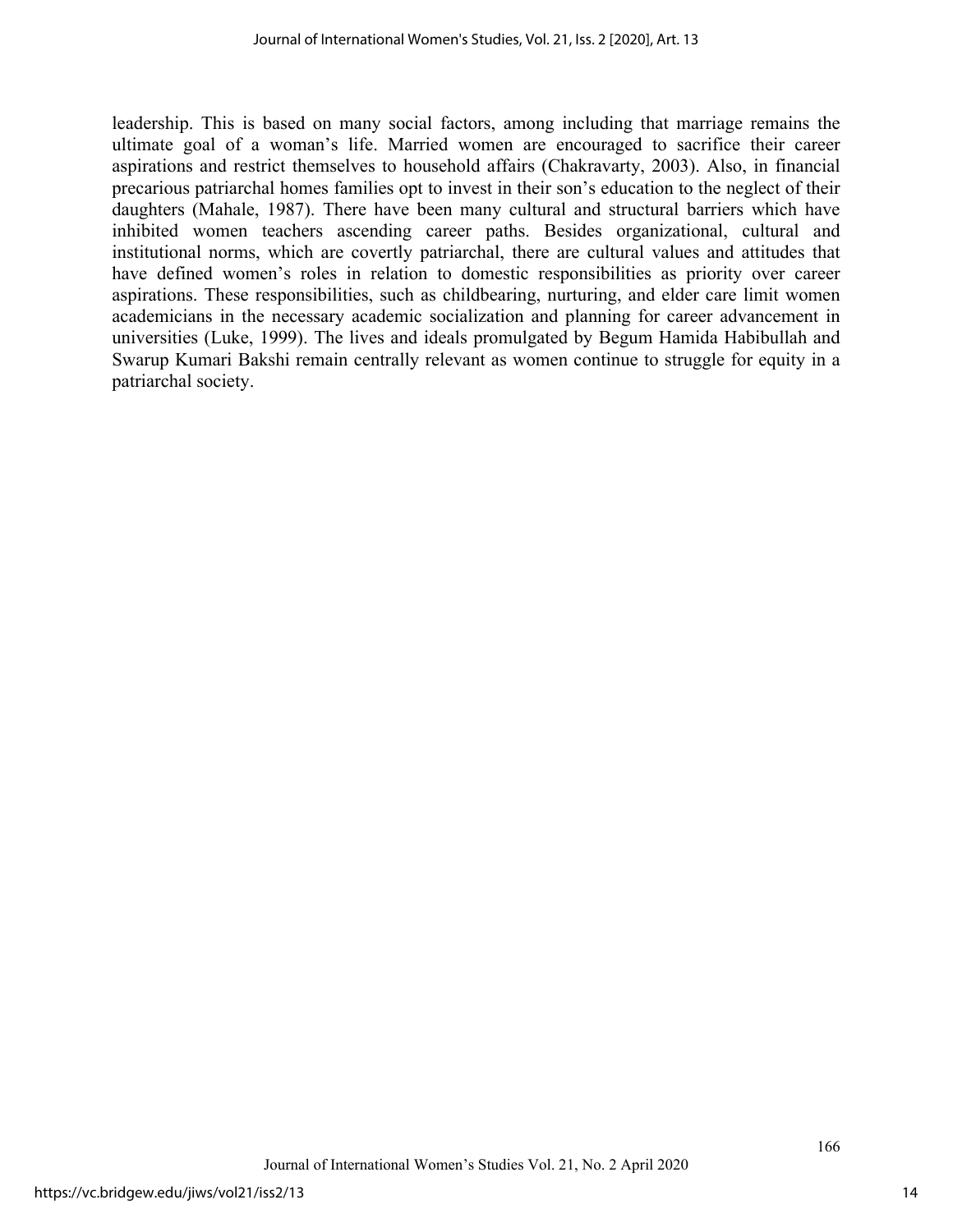### **References**

- Altekar, A. S. (1959). *The Position of Women in Hindu Civilization*. Delhi: Motilal Banarsidas.
- Bagchi, B. (2009). Towards Ladyland: Rokeya Sakhawat Hossain and the movement for women's education in Bengal, c. 1900-c. 1932. *Paedagogica Historica, 45*(6), pp.744, 746.
- Bhattacharya, S. (2001). *The Development of Women's Education in India: A Collection of Documents 1850-1920*. New Delhi: Kanishka Publishers, p- xxiii.
- Bokil, V.P. (1925). *The History of Education in India (Aryan Period)* (Part I).
- Chakrapani, C. (1994). *Changing Status and Role of Women in Indian Society*. New Delhi: M. D. Publications, p- 21.
- Chakravarty, J. (Ed.). (2003). *Indian Writing in English: Perspectives*. New Delhi: Atlantic Publishers and Distributors, p- 135.
- Clapp, H.L. (summer, 1949). The Stranglehold on Education. *Bulletin of the American Association of University Professors (1915-1955), 35*(2), pp. 335-348.
- Cousins, M. E. (1941). *Indian Womanhood Today*. Allahabad: Kitabistan, p- 51.
- Desai, A. R. (1948). *Social Background of Indian Nationalism.* Mumbai: Popular Prakashan Pvt. Ltd., pp. 141-145.
- Goel, A. & Goel, S. L. (2010). *Extension Education Services in Higher Education* (Vol.3). New Delhi: Deep & Deep Publications, p- 326.
- Gupta, M. (2000). *Women and Educational Development*. New Delhi: Sarup & Sons, p- 209.
- Kaur, I. (1983). *Status of Hindu Women in India*. Allahabad: Chugh Publications.
- Krupalini, H. S. (2003). *Women in a Developing Country: Aspirations and Perceptions*. New Delhi: APH Publishing Corporation, p- 185.
- Luke, C. (1999). Women's Career Mobility in Higher Education: Case studies in South-East Asia. *ABDC: ACU Bulletin of Current Documentation,* pp. 18-20.
- Mahale, M. N. (1987). *The Adolescents, their Family Situations and the Education*. Delhi: Mittal Publications, p- 362.
- Menon, V. (2003). *Indian Women and Nationalism, the U. P. Story*. New Delhi: Har-Anand Publications, pp. 33-34.
- Mohapatra, P. & Mohanty, B. (2002). *Elite Women of India*. New Delhi, APH Publishing Corporation, p-36, pp. 55- 58.
- Morley, L. & Walsh, V. (1996). *Breaking Boundaries: Women in Higher Education*. Oxon: Taylor & Francis, p-11.
- Nehru, S.K. (Ed.). (1938). *Our Cause: A Symposium by Indian Women*. Allahabad: Kitabistan, pp. 98-99.
- Rao, D. B. (2003). *Higher Education in 21st Century*. New Delhi: Discovery Publishing House, p- 260.
- Sarkar, S. & Sarkar, T. (2008). *Women and Social Reform in Modern India: A Reader*. Bloomington: Indiana University Press, pp. 59-60, 73-74.
- Shabbir, S. (2005). *History of Educational Development in Vidarbha, 1882- 1923 A. D*. New Delhi: Northern Book Centre, p- 196.
- Smith, B.G. (Ed.). (2005). *Women's History in Global Perspective* (Vol. 2). Urbana & Chicago: University of Illinois Press & American Historical Association, pp. 101-138.
- Srivastava, G. (2000). *Women's Higher Education in the 19th Century.* New Delhi: Concept Publishing Company, p-64, pp. 154-155.